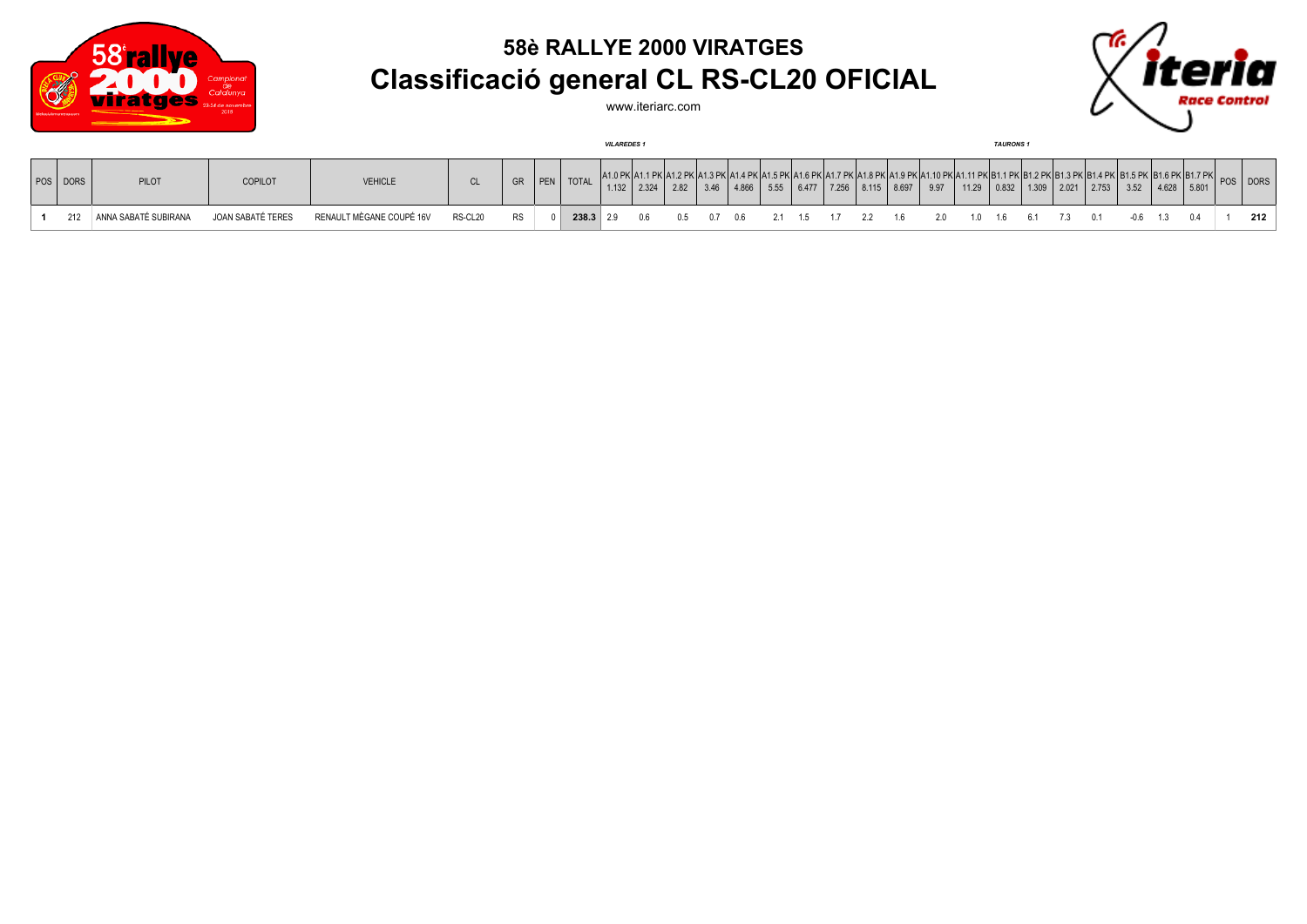

## **58è RALLYE 2000 VIRATGES Classificació general CL RS-CL20 OFICIAL**

www.iteriarc.com



| <b>VILAREDES 2</b> |          |       |       |       |       |  |      |       |      |       |  | <b>TAURONS 2</b> |       |                                                                                                           |       |       |       |       |       |      | <b>TALAMANCA 1</b> |       |       |                                                                      |      |      |      |      |      |      |      |      |          |     |
|--------------------|----------|-------|-------|-------|-------|--|------|-------|------|-------|--|------------------|-------|-----------------------------------------------------------------------------------------------------------|-------|-------|-------|-------|-------|------|--------------------|-------|-------|----------------------------------------------------------------------|------|------|------|------|------|------|------|------|----------|-----|
|                    | POS DORS | 6.546 | 7.018 | 1.132 | 2.324 |  | 3.46 | 4.866 | 5.43 | 6.477 |  | $7.256$ 8.115    | 8.697 | .   A2.6 PK   A2.7 PK   A2.8 PK   A2.9 PK   A2.10 PK   A2.11 PK   B2.1 PK   B2.2 PK   B2.3 PK   I<br>9.97 | 11.29 | 0.832 | 1.309 | 2.021 | 2.753 | 3.52 | 4.628              | 5.801 | 6.546 | B2.4 PK   B2.5 PK   B2.6 PK   B2.7 PK   B2.8 PK   B2.9 PK  <br>7.018 | C1.1 | C1.2 | C1.3 | C1.4 | C1.5 | C1.6 | C1.7 | C1.8 | POS DORS |     |
|                    |          |       |       |       |       |  |      |       |      |       |  |                  |       |                                                                                                           |       |       |       |       |       |      |                    |       |       |                                                                      |      |      |      |      | 13.2 | 31.9 |      |      |          | 212 |